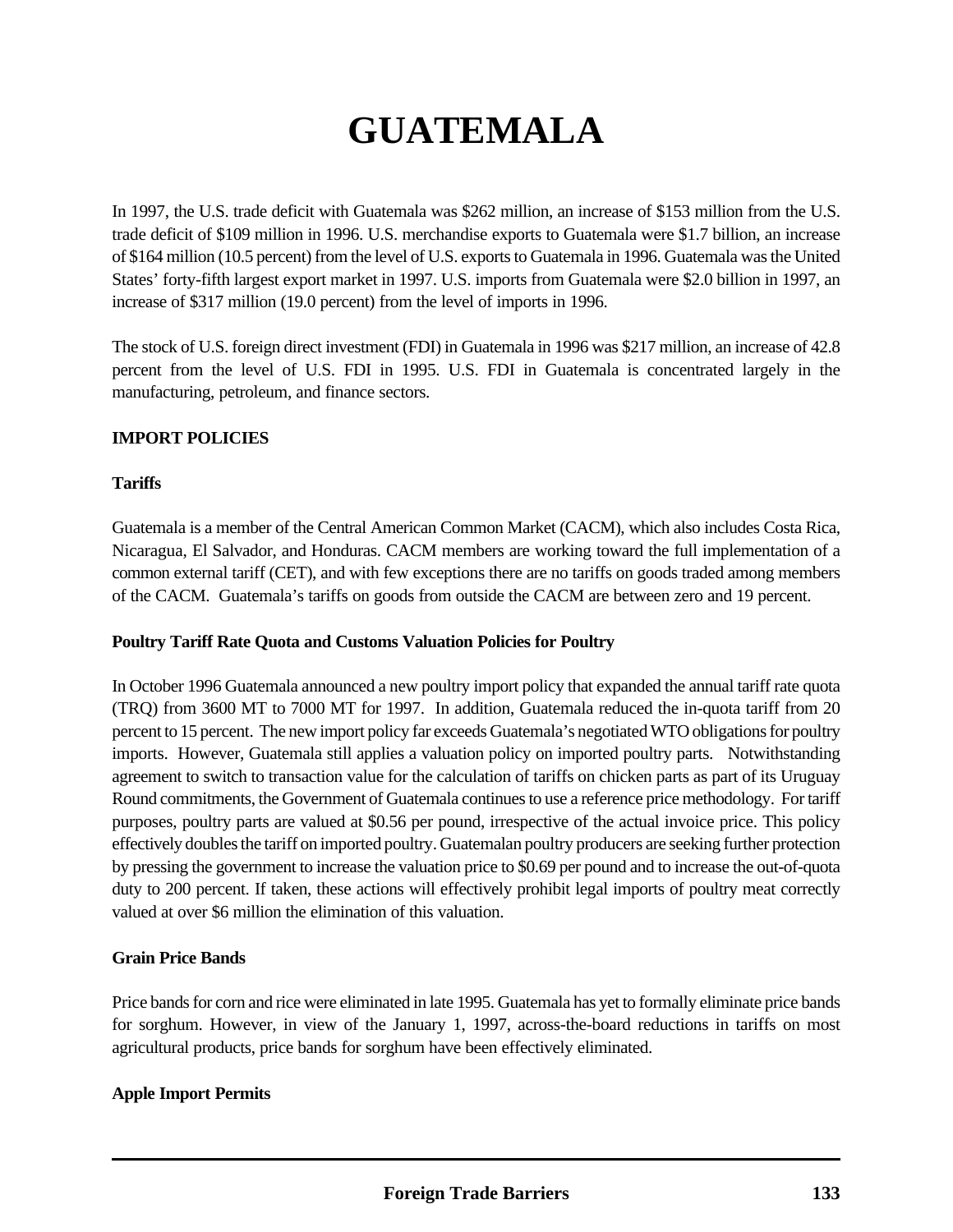## **Guatemala**

U.S. companies have cited the uncertainty of obtaining an import license as the reason they have not expanded their investment to distribute U.S. apples. The result is an estimated loss in export sales of less than \$10 million.

## **STANDARDS, TESTING, LABELING, AND CERTIFICATION**

Under Guatemalan law, products sold in the domestic market must be tested, registered, and carry labels in Spanish. Both enforcement of and compliance with the law are irregular. If fully enforced, the requirement could restrict and/or delay the entry of an estimated \$25 to \$100 million of U.S. exports due to the time required to test and register products.

## **GOVERNMENT PROCUREMENT**

Under the government procurement law, all government purchases over \$160,000 must be submitted for public competitive bidding of no less than five bidders. Foreign suppliers must meet pre-qualification requirements and submit bids through locally-established representatives. The Guatemala government recently sanctioned a number of municipalities for failure to comply with the procurement law - of nearly 1500 contracts examined, over half were awarded without following prescribed procedures.

# **LACK OF INTELLECTUAL PROPERTY PROTECTION**

Guatemala's protection of intellectual property is inadequate. Legislation enabling accession to the Paris Convention has been pending for several years.

## **Copyrights**

In 1992 the GOG passed a law authorizing the establishment of a regulatory agency to police the cable television industry. The regulatory entity has not been established and regulation of this industry is insufficient to protect U.S. rights holders. Piracy of signals continues, though the unauthorized retransmission of premium channels has diminished. A new law to regulate the cable TV industry has been drafted, but it contains significant deficiencies. Guatemalan law does not expressly protect computer software programs.

#### **Patents**

Guatemala's patent law is out of date and deficient in several areas, including limits on protection to only fifteen years (ten years for food, beverages, medicines, and agrochemicals), broad compulsory licensing provisions, and lack of protection against parallel imports. A number of subject areas are not patentable, including mathematical methods, living organisms, commercial plans, and chemical compounds or compositions. Under the WTO Agreement on Trade-Related Aspects of Intellectual Property Rights (TRIPS), Guatemala was required to establish a patent "mailbox" for pharmaceutical and agricultural chemical products by January 1, 1995. In addition, Guatemala does not provide exclusive marketing rights for pharmaceutical and agricultural products, which are subject to "mailbox" applications, as required by the TRIPS Agreement.